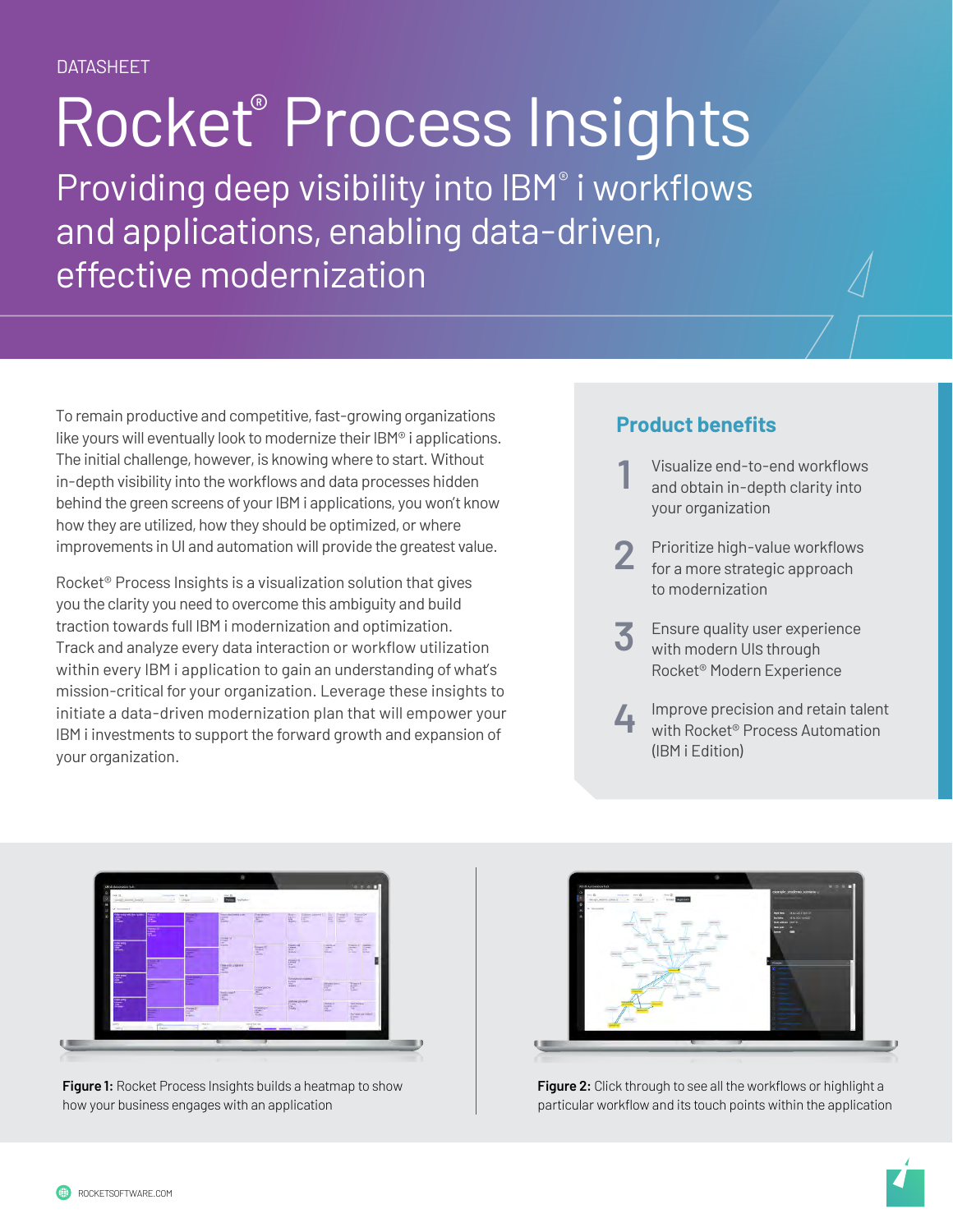

### **Visualize end-to-end workflows and obtain in-depth clarity into your organization**

Every successful modernization journey begins with a map. Obtain clear visibility into every green-screen data process and workflow through Rocket Process Insights. Deployment is easy and doesn't require any RPG expertise–simply let it run and collect data in the background of your day-to-day operations.

Once it has collected enough data, Rocket Process Insights will generate heatmaps that reveal commonly accessed datasets, workflows, and instances that reveal exactly how the business engages with the IBM i application, including how often a particular workflow is used or dataset is accessed. You'll be able to visually see every type of interaction with each IBM i application–so you can focus your modernization efforts where they will create the biggest impact to your business.



#### **Prioritize high-value IBM i workflows for a more strategic approach to modernization**

Leverage heatmap data from Rocket Process Insights to align and prioritize modernization efforts across your organization. Build a strategic and data-driven modernization plan with no guesswork, prioritizing investment in high-impact workflows that have a significant bearing on the future productivity, user experience of your IBM i application to increase its value to the business.

Effectively justify your decisions and approach to top stakeholders and decision makers while eliminating wasted time and effort spent focusing on redundant or low-value areas of improvement. Make the right modernization moves the first time.



#### **Ensure a quality user experience with modern UIs**

The visualized heatmaps from Rocket Process Insights can also provide valuable guidance on where to direct efforts to improve the user experience. Go straight into execution with your UX modernization tool like Rocket Modern Experience, which gives you the build tools you need to transform green screens into modern interfaces so your organization can remain responsive and agile to both market and customer needs.

Your business teams will have the intuitive interfaces they need to do their best work and deliver excellent levels of service to your end customers. The result? Improved satisfaction scores, reduced churn, and lower retention costs–all indicators of success that will help you secure additional resources with which to accelerate modernization.



### **Improve productivity and streamline workflows through automation and business integration**

With the end-to-end visibility of your IBM i workflows achieved through Rocket Process Insights, your business can make the seamless implementation of RPA and APIs the cornerstone of your smart modernization efforts. Seamlessly deploy automation over your IBM i workflows using the intuitive, low-code automation tool like Rocket Process Automation (IBM i Edition), which allows you to eliminate manual and repetitive processes with ease. Or integrate your IBM i applications with the rest of the business by building APIs with tools like Rocket® Process Integration to create a more holistic business.

Enjoy the benefits of modernization, such as improved productivity and throughput. More importantly, your workers will be freed to engage in more meaningful work—allowing you not only to retain top talent but also to deepen the customer loyalty you need to drive future growth and sustainability.



**Figure 3:** Drill down even further to see a very detailed view of a process, with screenshots, and navigation throughout the application and database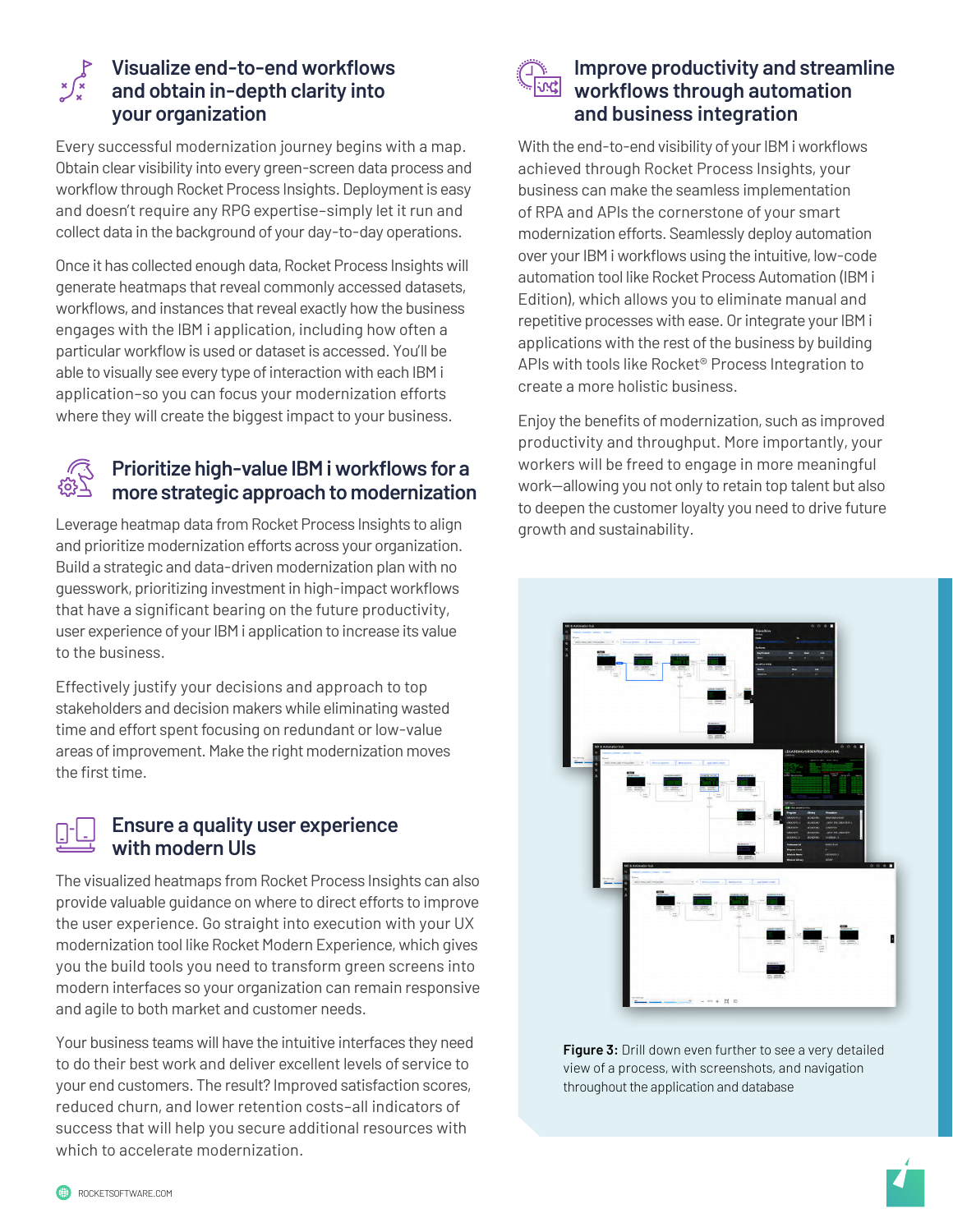## **Rocket® Process Insights Privacy Information**

This section contains privacy-relevant information and illustrates adopted technical safeguards to align with privacy-by-design data protection requirements, in relation to the processing of any personal data by Rocket® Process Insights. Together with Rocket's Privacy Policy, this represents our company's main statement as to any processing of Personal Data that may take place. This Privacy Information may be changed by Rocket as required from time to time.

### **Rocket Process Insights Recorder and Rocket® Modern Experience (MX) & Automation hub**

| <b>Product Installation</b><br>location and deployment                                          | On-premise at the customer. Rocket Process Insights is deployed and operated only<br>by customer or customer-authorized personnel.                                                                                                                                                                                                      |
|-------------------------------------------------------------------------------------------------|-----------------------------------------------------------------------------------------------------------------------------------------------------------------------------------------------------------------------------------------------------------------------------------------------------------------------------------------|
| <b>Processing</b><br>of personal data                                                           | Rocket Process Insights records all processes in IBM i <sup>®</sup> applications for users whose<br>engagement with the IBM i is directed first through the recorder. It analyzes the data<br>interactions via a workflow or processes. Personal data are entirely incidental, not<br>required, and not for technical support purposes. |
| <b>Types of data subjects</b>                                                                   | Customer personnel (admin and end-users), customer's retail or end-clients.                                                                                                                                                                                                                                                             |
| <b>Types of personal data</b>                                                                   | Personal data usually categorized as basic, sensitive, or a special category.                                                                                                                                                                                                                                                           |
| <b>Privacy by design</b><br><b>Technical safeguards</b>                                         | Encryption of data at rest. Change and input logging. Access control.                                                                                                                                                                                                                                                                   |
|                                                                                                 | Before storing: freely customizable masking capabilities using regular expressions<br>to detect and substitute common patterns on the screens for place-holders. Some<br>frequently encountered examples are provided. Customer can define or expand<br>these according to requirements.                                                |
|                                                                                                 | Storage: screens and user input data are encrypted in a PostgreSQL database<br>using AES 128 encryption                                                                                                                                                                                                                                 |
|                                                                                                 | Additional on-screen whiteout or redaction functionality.                                                                                                                                                                                                                                                                               |
| <b>Data transfers</b>                                                                           | No automatic transfers, communication, or transmission. No backdoor or hidden<br>access. No government or other agency information obligation.                                                                                                                                                                                          |
| <b>Right to information</b><br>access, rectification,<br>correction, objection,<br>and deletion | Customer solely controls the data interactions which RPI shall record. Any recordings<br>or logs can be deleted at the end of the recording operation. This can be done manually<br>or automatically after a specified retention period.                                                                                                |